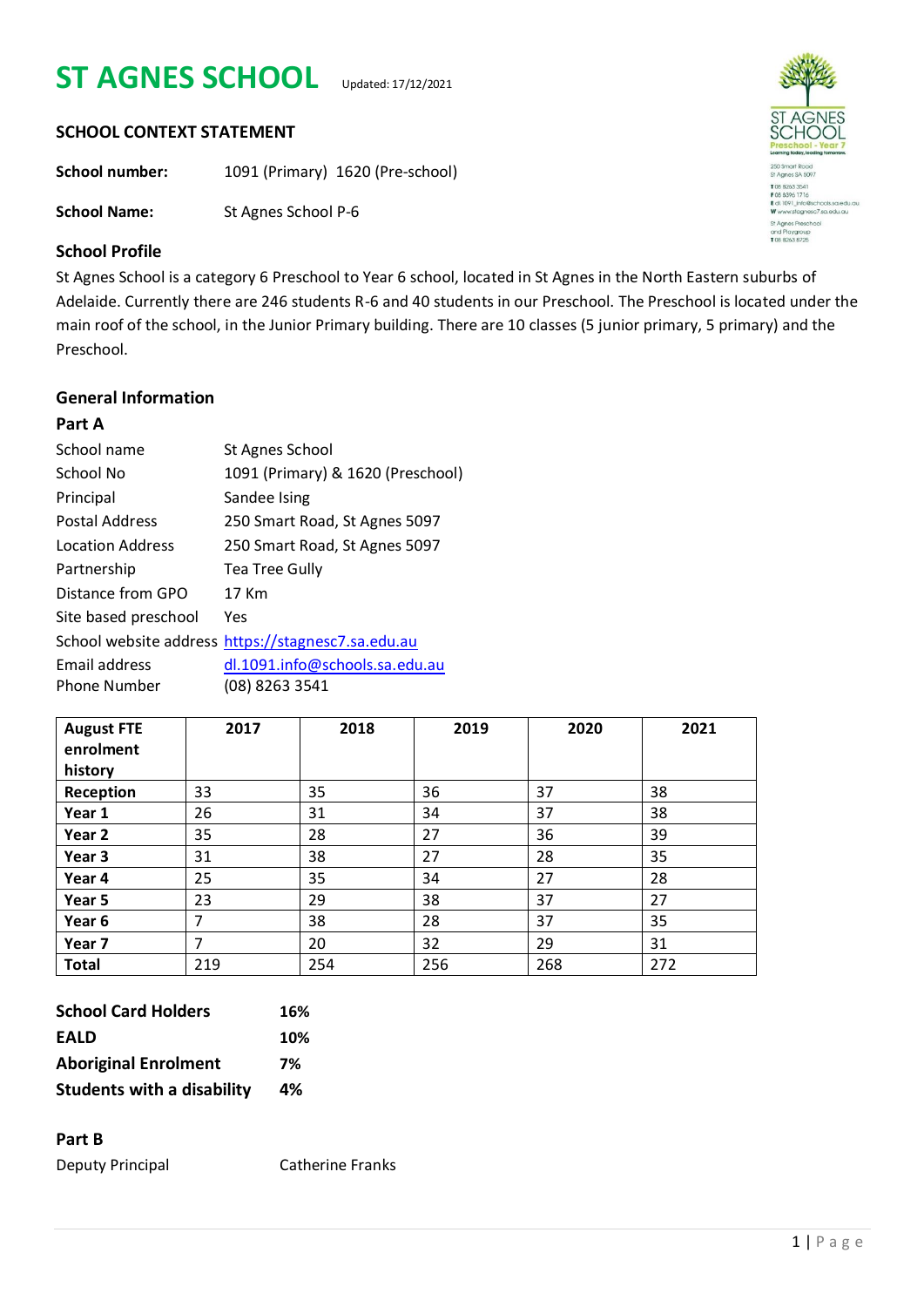## **Preschool**

The school has a vibrant Preschool under the main roof, in the junior primary area of the school. The Preschool staff currently consists of one full time teacher, one part time teacher and one Early Childhood Worker to support students. Under the universal access funding agreements, the Preschool runs a 15 hour per week programme. Full day sessions are run on Monday, Tuesdays, Thursdays and Fridays. Wednesday is a half-day session available for all pre-schoolers.

## **Staffing**

| <b>Total teachers</b>             | School 15                   | Preschool |  |  |
|-----------------------------------|-----------------------------|-----------|--|--|
| Teacher librarian/IT pedagogy     | 1                           |           |  |  |
| <b>Pastoral Care Worker (PCW)</b> | 1 (8 hours per week)        |           |  |  |
| <b>Admin/finance SSO's</b>        |                             |           |  |  |
| Grounds person                    | 1 (15 hours per week)       |           |  |  |
| <b>Support staff (curriculum</b>  | across school and preschool |           |  |  |
| SSO's)                            |                             |           |  |  |

#### **Enrolment trends**

Over recent years enrolments have been steadily climbing, with a resurgence particularly at the Preschool and Reception levels. The Preschool has a capacity of 44 students and enrolments have been close to, if not at capacity for the past few years. There is also an onsite Playgroup which provides the local community a preliminary Preschool experience and is an opportunity for families to establish connections with our school and community.

#### **OSHC**

The OSHC program operates in a separate building adjacent to the Preschool. The OSHC program offers high quality care and support before and after school, on pupil free days and during school breaks with a vacation care program.

#### **Year of school opening**

1975

#### **Public transport access**

Public transport is easily accessible on several bus routes interconnected with Modbury Interchange and Adelaide, via the O'Bahn transport network.

## **Students (and their welfare)**

#### **General characteristics**

Interactions are positive among students, staff and parents in a friendly atmosphere with regular communication between school and home. Preschoolers are part of our whole school community. There is availability of spacious facilities and outdoor areas, with ease of access to all areas

#### **Student Management**

The school has established a clear behaviour management policy with a strong focus on promoting positive behaviours. Classes have negotiated rules, along with rewards and consequences for appropriate and inappropriate behaviour. Classes use time out and buddy class structures to support each other and the leadership team provide support when necessary. For inappropriate yard behaviour, students spend time in the 'Focus Room' for think time and discussion of what happened and their parents are notified by phone call.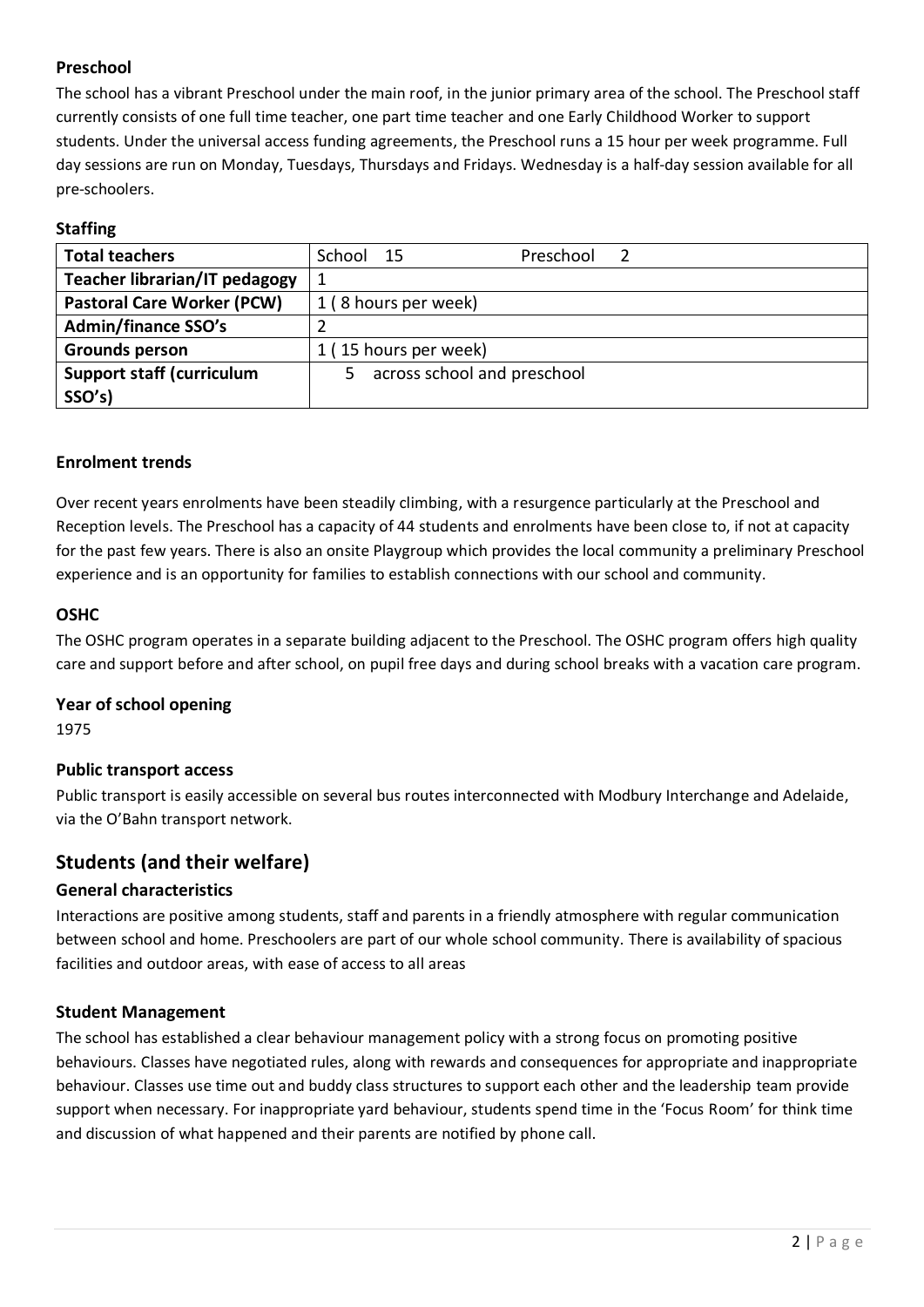#### **Student Voice**

Authentic student voice happens through our everyday learning programs at St Agnes School. Students have the opportunity to negotiate aspects of their learning with teachers.

Students nominate to be sports house captains and school ambassadors. Students write an application and if successful, receive an embroidered 'Captain' t-shirt to wear in their team colour.

#### **Additional Programmes**

The school offers specialist performing arts and private instrumental programs. The Music program also includes Festival Choir. Students can learn string instruments, keyboard and guitar.

The Kitchen/garden program offers twice termly kitchen and garden lessons for students to take part in with their class teacher and to extend learning in the classroom from the program.

Students are encouraged to nominate for S.A.P.S.A.S.A. (Primary School Sport) events and teams compete against local schools. Our specialist sports teacher provides skill based learning for our students in a range of sports.

Students learn German from Reception to Year 7 through music, dance, movement and creativity as well as the oral and written language. Students celebrate and showcase their learning at assemblies and other school events.

## **Key School Priorities/Policies**

#### **Core Business**

The core business at St Agnes School is teaching and learning, with a strong focus on continual school improvement at the centre of everything we do. Staff work together to come to agreements on how, why and when we do things to optimise student learning and achievement. Teaching staff work in PLCs (Professional Learning Communities) to ensure they continually share, learn with, reflect with and challenge each other.

We use the Building Learning Power framework (BLP) to support our students to develop their dispositions towards learning, through the development of learning muscles. Our assembly awards focus on student achievement in the 'muscles' and our mid and end of year reports include student achievement of them.

#### **Site Improvement Plan (SIP)**

The Site Improvement Plan emphasises quality teaching and learning in our key goals:

- To increase student achievement in reading
- To increase student achievement in numeracy

Our aim is to increase student achievement through explicit teaching of vocabulary, decoding skills and number sense. Staff explicitly plan, teach and assess skills to stretch all learners.

**School Vision:** Our students will be powerful, actively engaged learners who demonstrate achievement in all subject areas through high level numeracy and literacy skills.

#### **School motto:** 'Learning today, leading tomorrow'

#### **School values**:

- Personal excellence aiming for your own excellence
- $\bullet$  Respect for yourself and others
- Courage to take risks and have a go
- Responsibility for your own learning and behaviour

#### **As a learning community, we believe:**

- Learning is enhanced when teachers have the opportunity to share professional knowledge
- Students are more engaged in their learning when the curriculum is innovative, challenging, rigorous and relevant to their life experiences
- Learning is enhanced when students are provided with a variety of learning processes, that actively engage them in deep creative thinking, skills development and problem solving
- Expectations for learning and assessment are explicit with criteria communicated for success
- The learning environment is safe, caring and supportive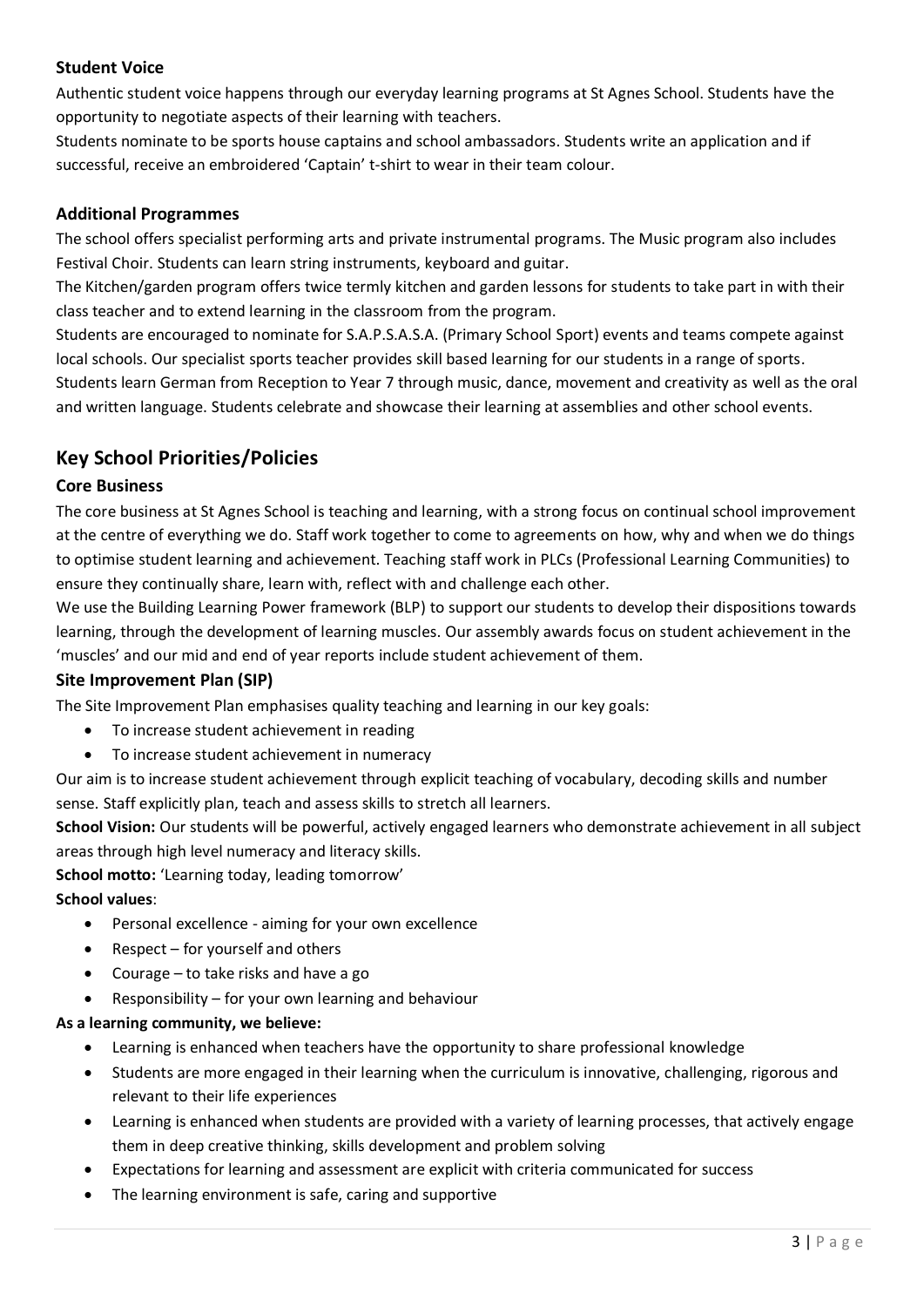## **Curriculum**

#### **Subjects**

Subjects offered are consistent with the Australian Curriculum subject learning areas, Cross Curricular Priorities and the General Capabilities. Specialist program for R-6 students weekly in the areas of Physical Education, German and Performing Arts: Music, Dance, Drama.

#### **Students with additional needs**

St Agnes School has a comprehensive intervention and support program for students. This includes management of the referral process, coordinating meetings with teachers and families to document and review One Plans, requests and coordination of the Student Review Team and interagency support

The MiniLit and MacqLit intervention programs are facilitated by SSOs for students who require support with reading.

#### **Teaching Pedagogy**

Staff work in junior, middle and upper primary PLC teams with colleagues and our Specialist providers work collaboratively within these groups. Staff plan high quality teaching and learning experiences and assess and moderate student learning. Through the analysis of student data, staff provide differentiated teaching and learning programs. We have excellent ICT (information and Communication Technologies) that teachers incorporate into learning experiences. Interactive whiteboards, Chromebooks, desktop computers and iPads provide students with the opportunity to access technologies as needed throughout their day and provides a varied access to a range of technologies throughout their schooling.

#### **Assessment and Reporting**

Each term, we use a variety of class, group and whole school assessment and reporting methods to collect, analyse and report progress, achievement and next steps for key stakeholders. The staff have whole school teaching agreements across all year levels for data collection points throughout the year. Data is entered onto our web based online MarkIT system enabling ease of access for staff from any device, any time.

Each term, reporting to our school community takes place in a range of different forms:

- Term 1 Acquaintance Night and Parent/Teacher Interviews
- Term 2 written mid-year reports
- Term 3 Learning Expo
- Term 4 written end of year reports

## **Sporting Activities**

Students participate in fitness with their classroom teacher, specialist PE lessons and SAPSASA sporting events. SAPSASA sports include athletics, soccer, netball, football and Fun Day. Our annual Sports Day is a highlight on the sporting calendar. A sporting schools program offers access to a range of PE activities funded through a Commonwealth Sporting Schools Grant.

## **Other Extra Curricular Activities**

Lunchtime activities are co-ordinated by our Pastoral Care Worker (PCW).

Each term, staff and students are involved in whole school events such as Book Week, Harmony Day, and Reconciliation week. Our school is a proud participant in the Premier's Reading Challenge.

Our garden and kitchen program involves all students R-6 with their teachers, a specialist SSO and a variety of volunteers, who together learn about the elements of a successful garden. Fresh produce from the garden is brought into the kitchen to be tested in healthy recipes and our alfresco eating area and herb garden are an extra addition.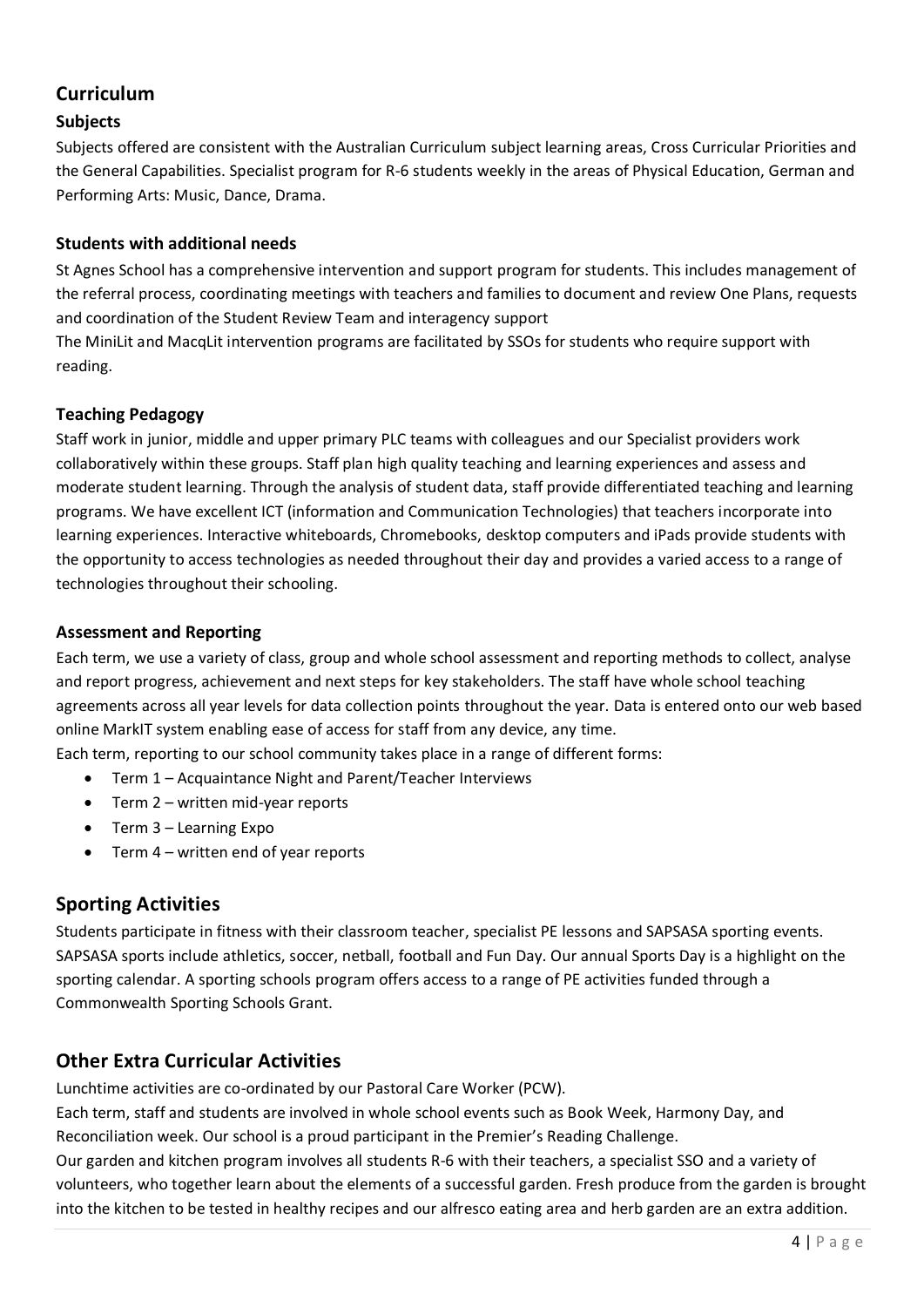# **Staff Profile**

The school has a mix of experienced and early career teachers, providing a range of expertise and experience in different curriculum areas and pedagogical approaches. The majority of teaching staff are permanent, with some contract positions and the majority of our SSOs are also permanent. This brings stability for our students and school community. The leadership structure consists of a Principal and Deputy Principal.

#### **Staff Support Systems**

School priorities are the main driver for professional learning, with weekly staff meetings held each Wednesday after school. Teaching staff work in PLC teams in junior, middle and upper to promote sharing of professional learning and dialogue. When staff attend professional learning off site, they share their learning with the rest of the staff at the next staff meeting.

SSOs are encouraged to attend training to further their professional learning. Our Finance Officer/Business Manager supports all financial matters within the school and is located in the front office. Our Front Office Manager provides administration support and our early childhood worker supports on the floor in the Preschool. SSOs support in the junior primary, intervention programs and in the library. Out teacher librarian/IT pedagogy teacher supports staff to skill students to be producers of technology.

#### **Performance Development**

Staff use the Department Performance Development Policy. This involves performance development meetings, observations, discussions regarding planning, teaching and assessment and feedback. Performance development is shared by the Principal and Deputy Principal. All teaching and ancillary staff have a Performance Development Plan (PDP) which is updated with 6 month and 12 month reviews annually. PDP's are in line with the current Site Improvement Plan goals and targets.

#### **Staff Utilisation Policies**

The theme of 'we all have a collective responsibility' is strong at St Agnes and there is a culture of team work and mutual support. All staff receive their full allocation of non-instruction time each week. PAC provides support and advice to the Principal in matters relating to staff deployment.

#### **Access to Support Services**

Para Hills District Office is accessed for regional support services. The Student Review Team (SRT) meets once a term to review student progress and plan strategies to support students with needs.

# **School Facilities**

#### **Buildings and Grounds**

The school is located in a natural bushland setting, which attracts an abundance of birdlife and wildlife. The setting promotes an atmosphere of peacefulness and tranquillity and there are many gum trees within and surrounding our school, which are homes to koalas who like to visit us occasionally.

The school consists of 3 main buildings and the admin building. Each main building houses a different level of schooling: West Unit is junior primary, East Unit is junior and middle primary and North Unit is senior primary. The facilities are spacious with 2 of our teaching units being semi-open spaced units.

All classes have access to great facilities such as the gym, resource centre (library) and small hall/kitchen. The resource centre has an interactive screen, student discussion areas and flexible furniture, with inviting spaces for reading and learning. The school has high speed internet. All rooms in the school are carpeted, have reverse cycle air-conditioning and heating and many classrooms also have wet areas.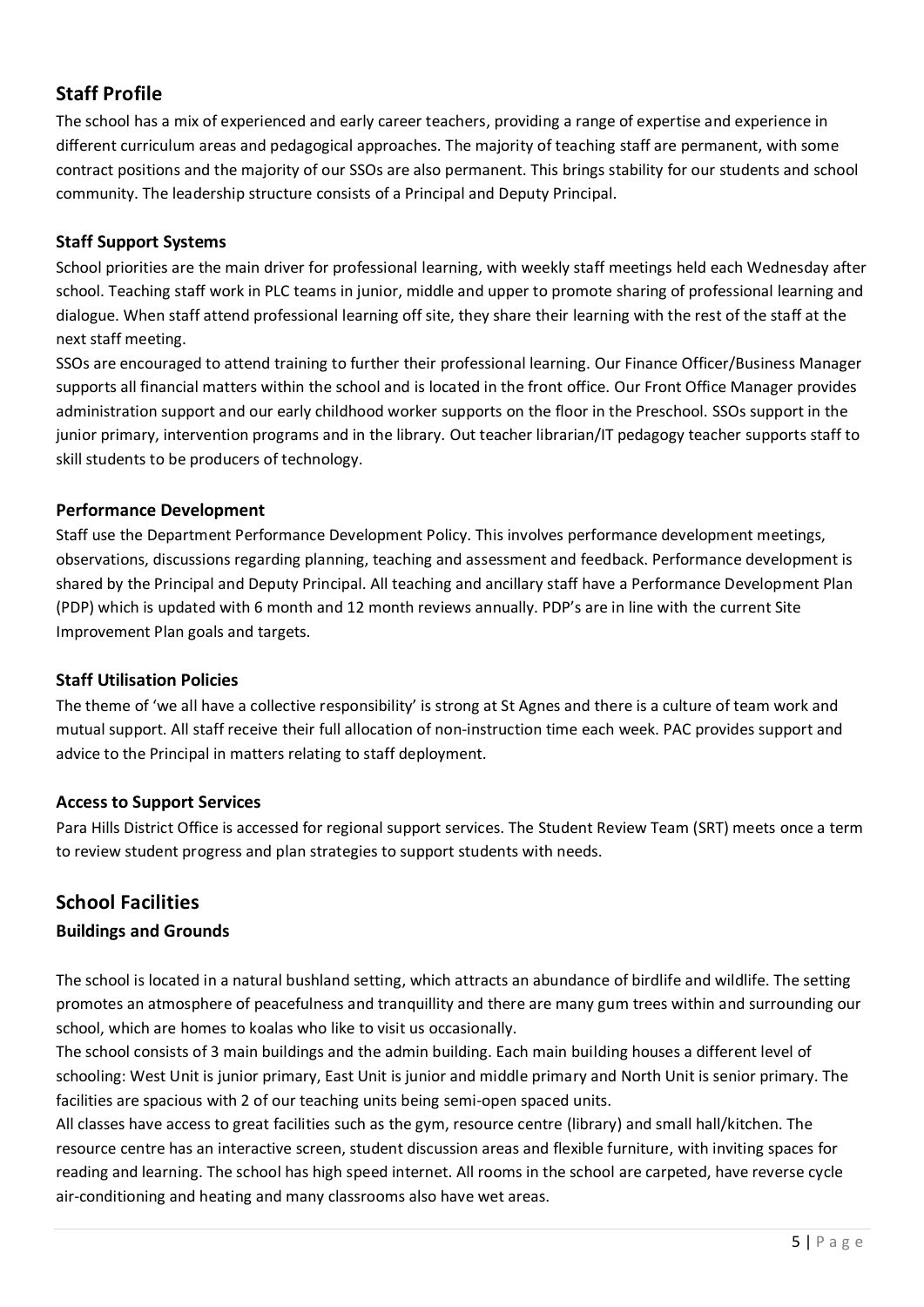The Preschool is housed within our junior primary building, which provides our Preschool children with an opportunity to get to know school routines before they begin in Reception. The children then transition into Reception smoothly. The Preschool has kitchen facilities, an interactive screen, an outside designated play area with nature play, mud kitchen, sand pit, loose parts play area and veggie gardens.

The administration area houses our front office, leadership and finance officer's offices, along with our staff lounge. OSHC is located in a stand-alone building on the school grounds with direct access from the OSHC carpark. The gym, built in 2010, has a 'gerflor' sports surface, kitchen, storage facilities, toilets and two large sports storage areas. It also has staging and a visual and sound system ideal for our assemblies, celebrations and performances. The large kitchen houses ovens, cooktops, sink, dishwashers and a washing machine, along with 5 self-contained kitchen units and dining tables and chairs. All students visit the kitchen for their cooking lessons twice a term and at other times for specific learning activities.

The garden area has 12 raised garden beds, outdoor classroom space, shed and greenhouse.

The grounds have a coloured synthetic turf covered netball court, asphalt basketball courts, 2 playgrounds, large oval with football and soccer goals, sandpit and cricket nets. Our amphitheatre has large murals painted on it of a koala and echidna to reflect our native wildlife and an outdoor seating area. A reality landscape mural adorns the shed and wall facing the East playground. The gym is available for hire to local sporting and other clubs.

#### **Access for Students with Disabilities**

Ramps provide access points to buildings. Handrails with 2 heights are attached to many stairs and ramps to support students and staff with physical disabilities. Disabled parking is available in the school car park. The gym has a disabled toilet, as well as a shower facility.

## **School Operations**

#### **Decision Making Structures**

Staff meetings are held every Wednesday afternoon and SSO meetings occur twice termly, where staff are consulted for feedback, input and decision making. PAC are involved in decisions made regarding staffing and workload. Students are involved in decision making processes in their daily learning programs and for whole school events or plans, for example the establishment of a veggie garden, the uniform, fundraising and school facility upgrades. We have an active Governing Council who are consulted regarding decisions, engaged in giving feedback and ratifying school policies and budget. The Governing Council has sub-committees for Finance, OSHC and Fundraising. There are many parents and community members who volunteer at St Agnes.

#### **Regular Publications**

Newsletters are published twice termly and are uploaded to our school website and Seesaw for families to view. Each class sends home a class newsletter at the beginning of each term which contains information about the learning program for the term, along with special dates and relevant information. All classes communicate electronically with families via the Seesaw platform.

#### **Other Communication**

Staff use Teams online system to communicate weekly and daily notices. Due to it being online, staff can easily access this from both within and out of the school. School information and diary dates are posted as notifications on Seesaw.

#### **School Finance**

Finances are managed using the EDSAS Finance module. The management of school finances and budget is managed annually by the Finance Committee and overseen by Governing Council.